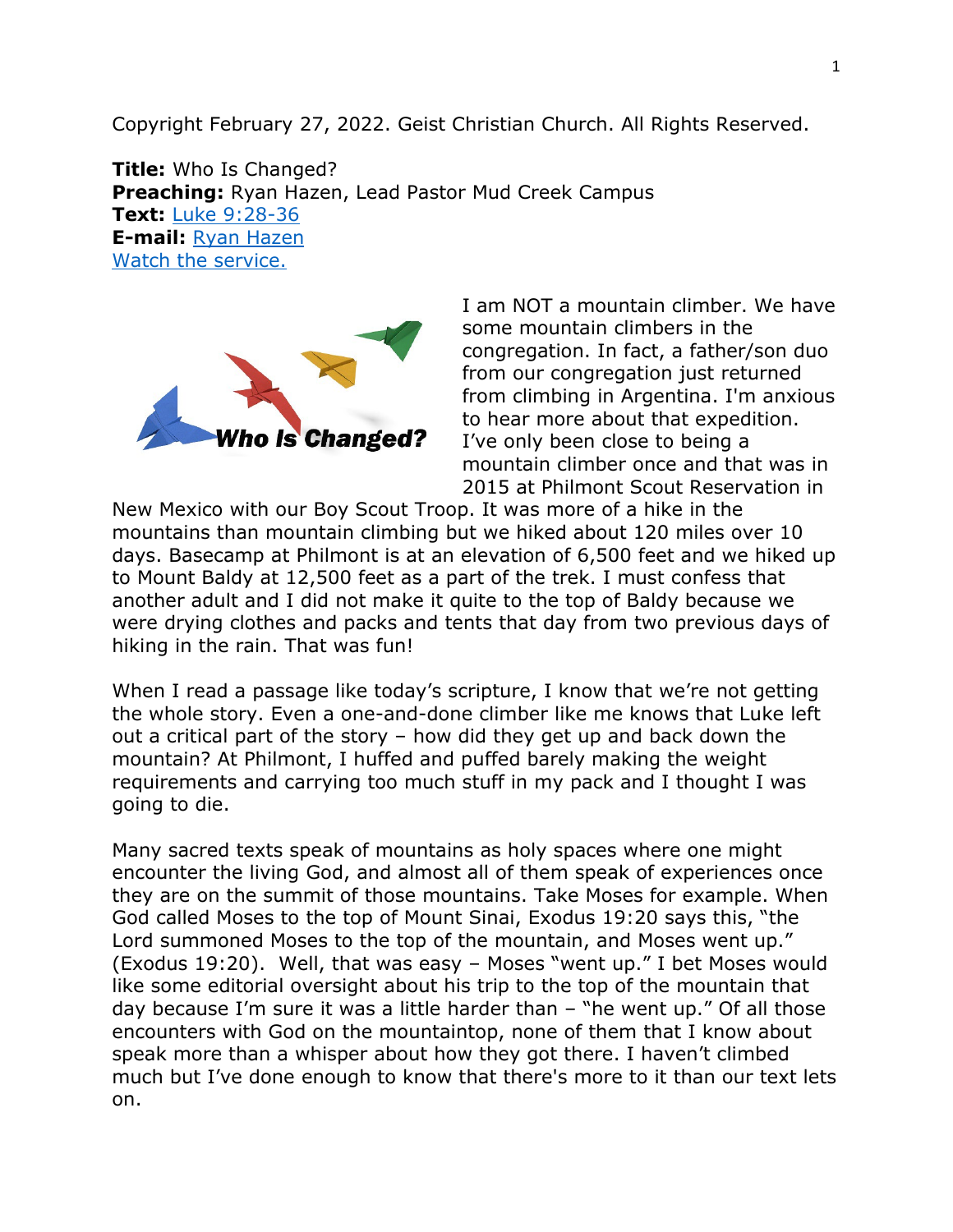Today's story is found in all three of the synoptic Gospels – Matthew, Mark, and Luke – and it always pops up on this day on the church calendar. Today is the last Sunday before we begin the season of Lent – that time of preparation leading up to Easter. The Sunday before Lent is called "Transfiguration Sunday" because of this very story. Today we have before us Luke's account of the transfiguration – called that because the appearance of Jesus changes and becomes dazzling white in the story.

Luke starts the story as a continuation of the calling of the first disciples that we talked about three weeks ago. Here, the same three men who left everything to follow Jesus are still following him only this time following him up the mountain to pray. Remember, in Luke, Jesus prays on the mountain in communion with God and does his healing and teaching ministry on a level place among the people. "Jesus took with him Peter and John and James, and went up to the mountain to pray." (Luke 9:28). Did you hear it here too? How easy that mountain climb was? They went up – easy peasy.

While Jesus was praying and the disciples weren't  $-$  it says they were awake but "weighed down with sleep" – the face of Jesus changes and Moses and Elijah are there talking to Jesus. The appearance of Moses and Elijah in verse 30 is Luke's way of validating the identity of Jesus. The two – Moses and Elijah – are usually interpreted as embodying the Law – Moses - and the Prophets – Elijah. Later, the risen Jesus himself will assert that Moses and the prophets point toward him. Luke tells us in our scene that Moses and Elijah were talking with Jesus and they "were speaking of his departure, which he was about to accomplish at Jerusalem." (Luke 9:31) This is Luke's way of telling us to get ready for Jesus' teaching that he is the ultimate fulfillment of scripture that these two talked about so long ago. $<sup>1</sup>$  $<sup>1</sup>$  $<sup>1</sup>$ </sup>

There are other places in the story where this happens too and I hope you heard it. After Peter wants to make these dwellings for Moses and Elijah and Jesus to memorialize and freeze this mountaintop moment in time – what he realizes is a silly idea as soon as the words are out of his mouth - a voice comes from the cloud that had surrounded them, presumably the voice of God. "Then from the cloud came a voice that said, 'This is my Son, my Chosen; listen to him!'" (Luke 9:35)

If you think you've heard this from God before, you'd generally be correct. At the baptism of Jesus, God speaks a similar sentence but there are some notable differences. The message at Jesus' baptism was spoken directly to Jesus - "You are my son" - but here the message is for the disciples' ears - "This is my son". At the baptism the adjective describing Jesus was "beloved"  $-$  again, a message directed at Jesus  $-$  but here the word is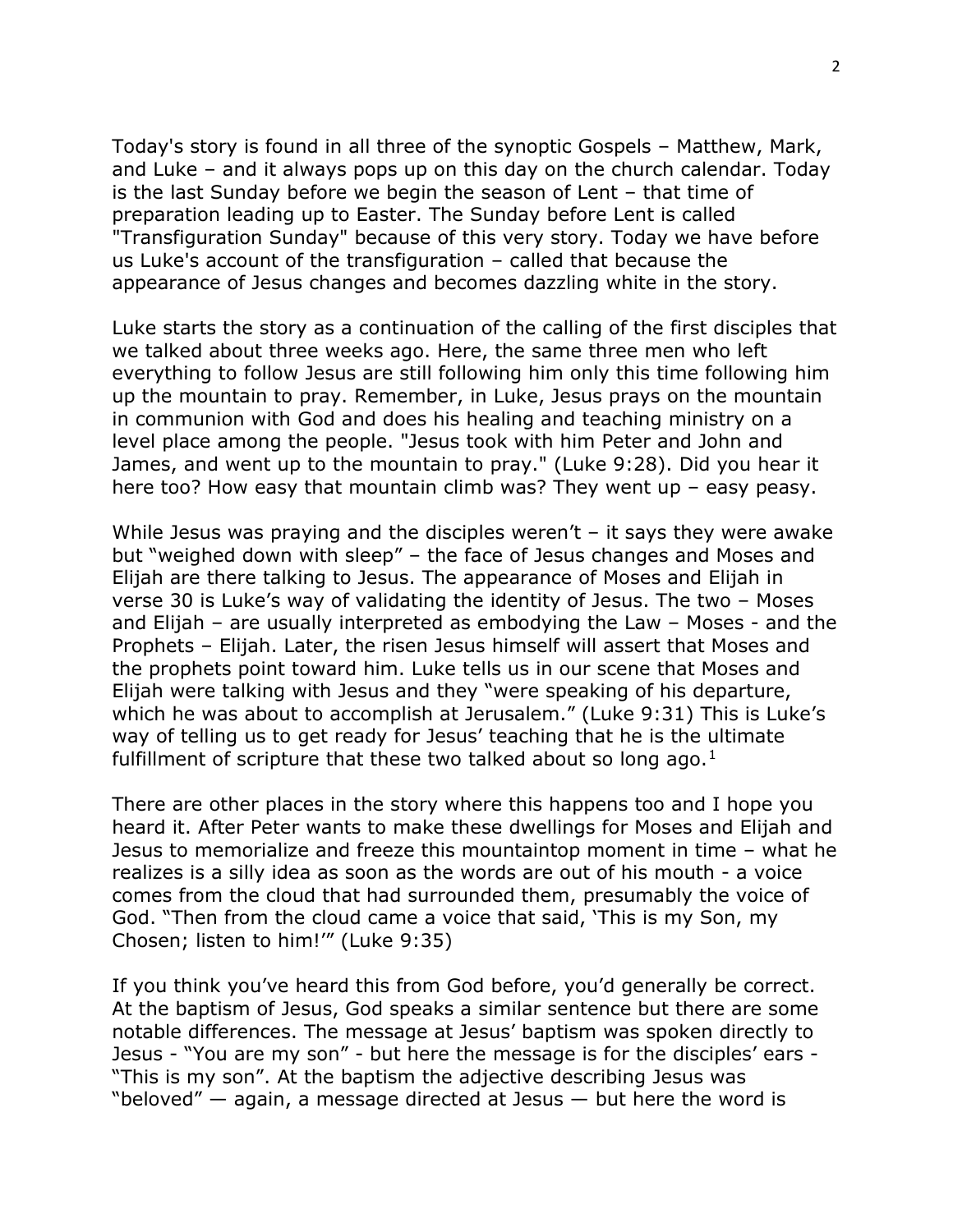"chosen," speaking directly to the disciples. They are also given a direct imperative - "Listen to him!" Lastly, whereas the voice at the baptism came "from heaven," here it comes from the very cloud that surrounds the disciples. So, like baptism but God is talking to the disciples and us.

The scene ends with Elijah and Moses vanishing after God speaks. "When the voice had spoken, Jesus was found alone. And they kept silent and in those days told no one any of the things they had seen." (Luke 9:36). And the very next verse which starts the next story says "on the next day, when they had come down from the mountain…" Again, my experience says that coming down from a mountain is sometimes as hard as going up. Sure, you have gravity working for you rather than against you but sometimes that gets you in trouble because you're walking down a rocky path and your feet slip and gravity takes over. The trip up and down the mountain would have been an adventure. It doesn't get it's just due in any of the scriptures that talk about mountains.

If we think of the mountain as a metaphor for the human encounter with God – as we do and as scripture often does – then the climb itself up the mountain and the descent should also be a worthy metaphor for the human approach to God and how we are changed by an encounter with God. One of my favorite books is Bill Bryson's, A Walk in the Woods. It is a wonderfully funny story about the author's hike on the Appalachian Trail. Early in the book, Bryson described his first day of hiking, which began on the gently sloping access trails that lead to the trailhead on Springer Mountain in north Georgia and then on toward an ultimate destination some 2,100 miles away in Maine. Despite all his excitement and all his planning and all his preparation, Bryson said that first day on the trail was simply awful. He said, "I had never encountered anything so hard, for which I was so ill-prepared. Every step was a struggle."[2](#page-4-1)

Bryson goes on to talk about the difficulties of coming to terms with the constant dispiriting discovery that there is always one more hill. The thing about being on a hill, as opposed to standing back from it, he said, is that you can seldom see what's to come. Between the curtain of trees at every side, the ever-receding contour of the rising slope before you, and your plodding weariness, you gradually lose track of how far you have come. Each time you haul yourself up to what you think must surely be the crest, you find that there is in fact more hill beyond, sloped at an angle that kept it from view before, and that beyond that slope there is another, and beyond that another and another, and beyond each of those more still, until it seems impossible that any hill could run on this long. Still, you stagger on. What else can you do?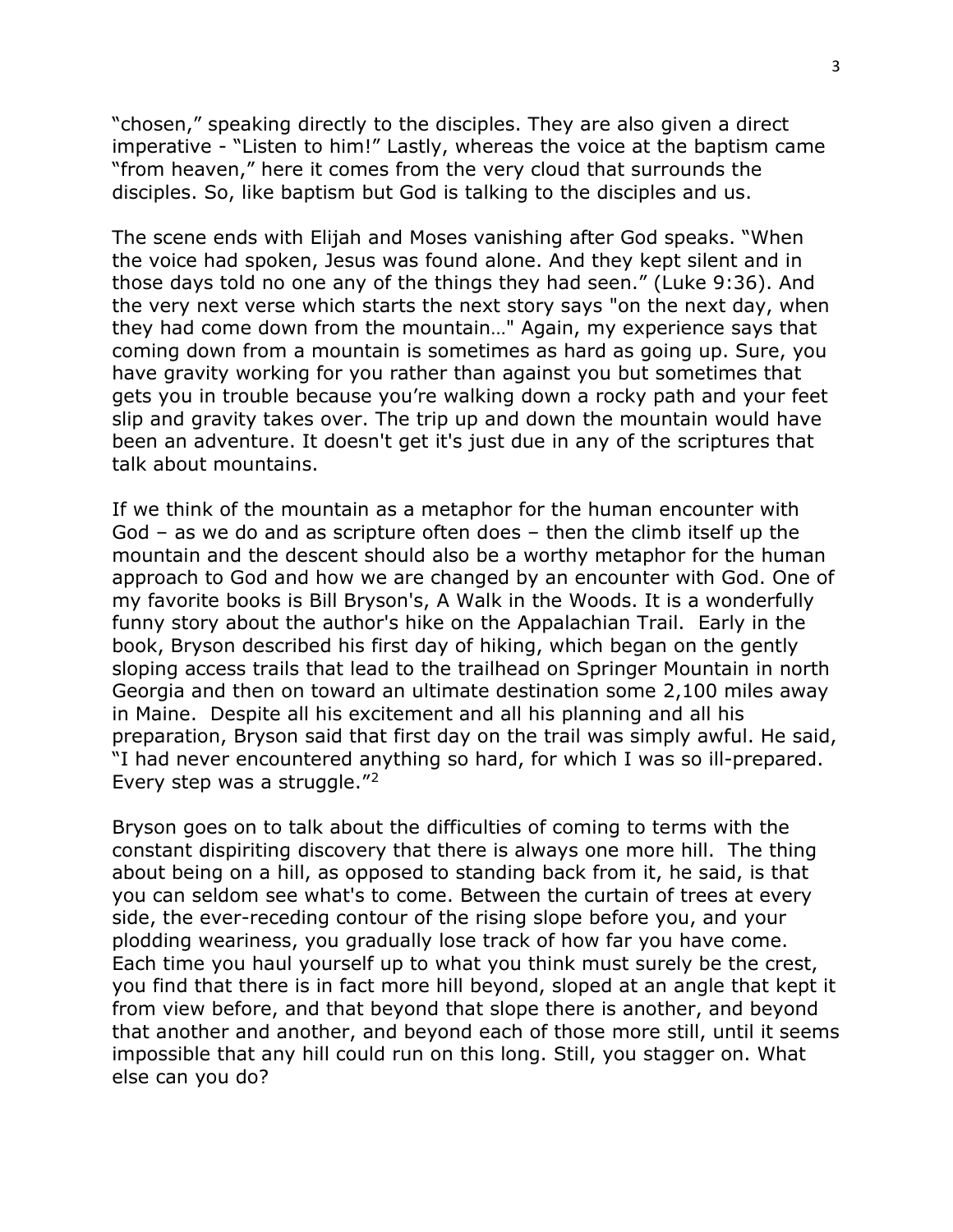If you didn't know that Bryson was describing a hike on the Appalachian Trail, you might think that he was describing our life journey or maybe our faith journey. Sometimes, our lives may seem like level paths, smooth-going with scarcely a tree root or any loose rocks to trip us up. But other times, our lives seem more complex. In these other times, our lives and our faith are more often defined by the hills we must climb, by the sweeping upslopes, the sometimes steep and rocky mountain paths, the strenuous treks we must take, fraught with perils and pitfalls.

There are times on such hikes when not only reaching our destination, but even our survival is in question. The climb may seem relentless, wearying. We may find it easy to ignore God in the flatlands where everything is smooth and we are betrayed by our progress. When the path gets steep and treacherous, in anxiety and fear we are more likely to cry out to God. Ultimately, in those times when we do reach the summit, when we do come to the end of an arduous and frightful journey, or at least to a plateau or resting place, there...there is where we catch a glimpse of grace and even glory...there is where we experience profound gratitude…and, like Peter, we may want to stay and build dwelling places.

I get why Peter wanted to stay on the mountaintop. It's a good place to be. Having reached the summit--not just the top of the mountain, but a profound experience of holiness and mystery and glory - he didn't want to leave. He wanted to stay, to freeze the moment in time. But here's the thing, those moments on the mountain change us for the mundane moments when we come back down to the level place and the hard places.

Mountaineer Jon Krakauer writes that "When confronted with an increase in altitude, the human body adjusts in manifold ways, from increasing respiration to changing the pH of the blood, to radically boosting the number of oxygen-carrying red blood cells--a conversion that takes weeks to complete."[3](#page-4-2) The physiological changes needed to sustain life in the higher reaches of the great mountains have their spiritual counterparts in the soul's ascent to God. Love's desire for intimate communion with God will demand adjustments to the frame of our thinking, the content of our feeling, the direction of our path - a transfiguration that stays with us when we come back to level ground.

We are changed after our God moments. And this I know. It is worth the climb, and that at the end of the path we may well see the glory of God, that we may well know God as never before. But such a trek surely does not reduce the dangers or difficulties of the ascent or descent. The fourthcentury mystic Gregory of Nyssa said, "The knowledge of God is a mountain steep indeed and difficult to climb."<sup>[4](#page-4-3)</sup> It is a difficult climb. Last week, Jesus